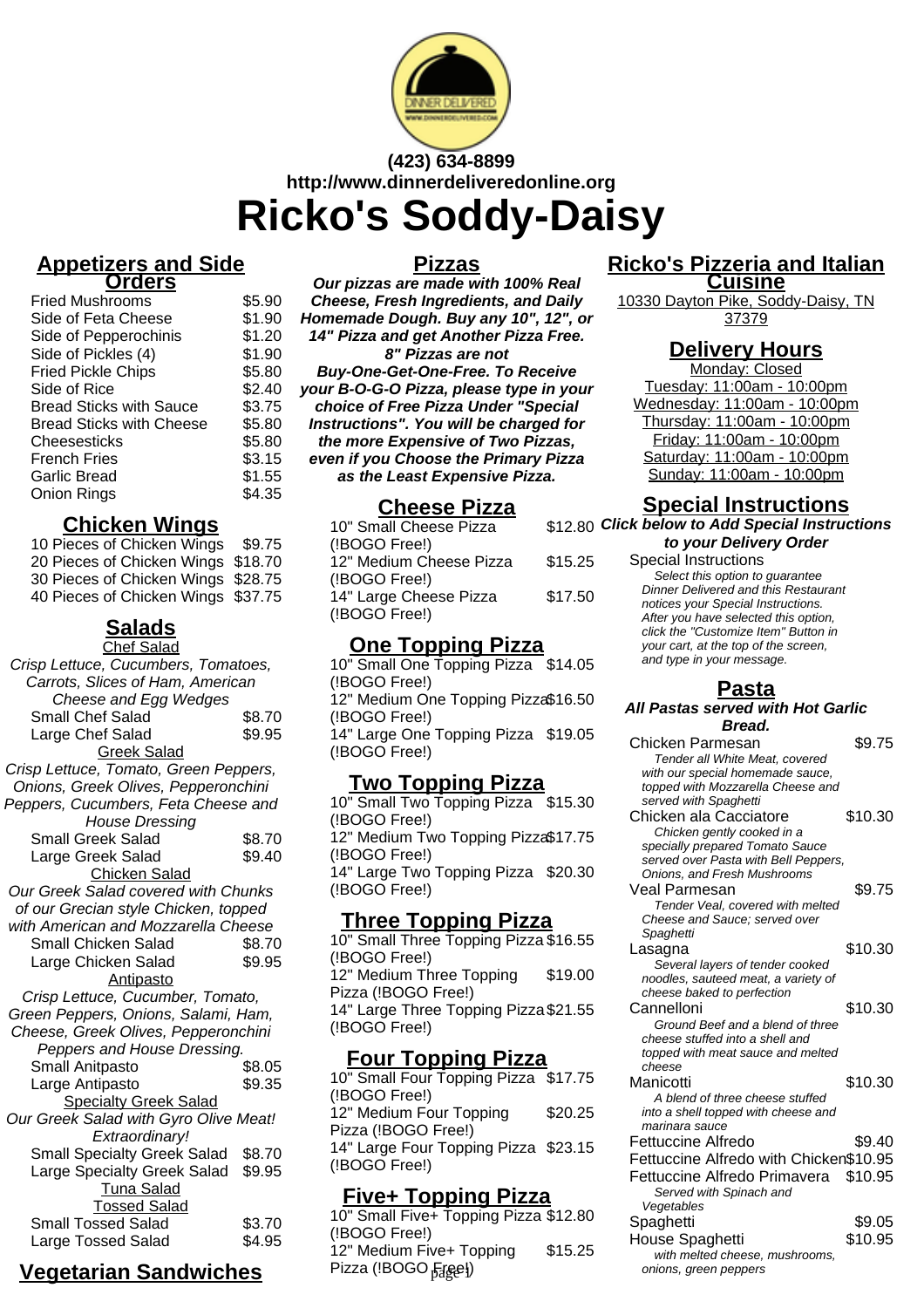- Veggie Sub \$8.10 Grilled Mushrooms, Green Peppers, Onions, Mozzarella Cheese, Lettuce, Tomato, and **Dressing** 4 Cheese Sub \$8.10 Mozzarella, Cheddar and American
- Cheese, Lettuce, Tomato, and **Dressing**

## **Subs and Sandwiches**

Chicken Parmesan on Hoagie \$8.10 Veal Parmesan on Hoagie \$8.10 Italian Cheese Steak \$8.70 Slices of Tender Steak, served on a hoagie bun topped with melted mozzarella cheese Italian Cheese Steak with Mushrooms \$8.70 Slices of Tender Steak, tender mushrooms grilled in butter, served on a hoagie bun topped with melted mozzarella cheese Italian Cheese Steak with Peppers \$8.70 Slices of Tender Steak, fresh cooked bell Peppers, served on a hoagie bun topped with melted mozzarella cheese Meatball Sub \$8.45 Homemade meatballs, meat sauce and sauteed bell peppers, served on a hoagie bun topped with melted mozzarella cheese Submarine \$7.85 A tasty combination of Salami, Ham, Cheese, Lettuce, Tomato and Dressing on a hoagie bun Malibu Chicken \$8.10 Our Grecian style Chicken grilled to perfection, topped with Ham, lettuce, Tomato and Dressing Chicken Melt 58.10 Served on a toasted Rye, topped with Grilled Onions, Green Peppers and American Cheese Turkey Cheese Sub \$8.10 Slices of Turkey with Cheese, Lettuce, Tomatoes and Mayo Deluxe Turkey and Ham Sub \$8.10 Slices of Turkey and Ham with Cheese, Lettuce, Tomatoes and Mayo

#### **Pitas**

| Chicken Souvlaki on a Pita      | \$9.05 |
|---------------------------------|--------|
| Marinated Chicken broiled on a  |        |
| skewer served with Onions,      |        |
| Tomatoes, Green Peppers and     |        |
| topped with Cucumber Dip        |        |
| Gyro on a Pita                  | \$8.70 |
| Tomatoes, onions and Cucumber   |        |
| Dip                             |        |
| Ham and Cheese on a Pita        | \$8.70 |
| Tomatoes, Onions and Cucumber   |        |
| Dip                             |        |
| Chicken Strips on a Pita        | \$8.70 |
| All White Meat, Lettuce, Tomato |        |
| and Cucumber Dip                |        |
| Steak on a Pita                 | \$8.70 |
| Slices of Tender Steak, topped  |        |
| with Mozzarella Cheese          |        |
|                                 |        |

### **Burgers**

| Pizza Burger                                      | \$7.85 |
|---------------------------------------------------|--------|
| Our delicious hamburger topped                    |        |
| with sauce and melted mozzarella<br>cheese        |        |
| 1/3 pound Hamburger                               | \$8.45 |
| Lean Beef Patty, prepared daily                   |        |
| with all the trimmings.<br>1/3 pound Cheeseburger | \$9.05 |
|                                                   |        |

14" Large Five+ Topping Pizza \$17.30 (!BOGO Free!)

## **House Special Pizza**

**Cheese, Beef, Sausage, Pepperoni, Canadian Bacon, Mushrooms, Green Peppers, and Onions** 10" Small House Special Pizza \$19.05 (!BOGO Free!) 12" Medium House Special Pizza (!BOGO Free!) \$21.55 14" Large House Special Pizza \$25.10 (!BOGO Free!)

### **Chef's Special Pizza**

**Cheese, Beef, Sausage, Pepperoni, Mushrooms, Onions, Green Peppers, Tomatoes, Black Olives, Green olives, Feta Cheese** 10" Small Chef's Special Pizza \$20.30 (!BOGO Free!) 12" Medium Chef's Special Pizza (!BOGO Free!) \$22.80

14" Large Chef's Special Pizza \$26.55 (!BOGO Free!)

#### **Vegetarian Pizza**

**Cheese, Mushrooms, Black Olives, Green Olives, Onions, Green Peppers, and Tomatoes** 10" Small Vegetarian Pizza (!BOGO Free!) \$18.70 12" Medium Vegetarian Pizza (!BOGO Free!) \$20.30 14" Large Vegetarian Pizza (!BOGO Free!) \$22.80

#### **Chicken Fiesta Pizza**

**Chicken, Alfredo Sauce, Green Peppers, Onions, and Tomatoes** 10" Small Chicken Fiesta Pizza \$17.80 (!BOGO Free!) 12" Medium Chicken Fiesta Pizza (!BOGO Free!) \$20.30 14" Large Chicken Fiesta Pizza \$22.80 (!BOGO Free!)

#### **Hawaiian Pizza**

| 10" Small Hawaiian Pizza  | \$17.80 |
|---------------------------|---------|
| (!BOGO Free!)             |         |
| 12" Medium Hawaiian Pizza | \$19.05 |
| (!BOGO Free!)             |         |
| 14" Large Hawaiian Pizza  | \$20.30 |
| (!BOGO Free!)             |         |
|                           |         |

#### **BBQ Chicken Pizza**

10" Small BBQ Chicken Pizza \$17.80 (!BOGO Free!) 12" Medium BBQ Chicken Pizza (!BOGO Free!) \$20.30 14" Large BBQ Chicken Pizza \$22.80 (!BOGO Free!)

#### **BBQ Steak Pizza**

| 10" Small BBQ Steak Pizza          | \$17.80 |
|------------------------------------|---------|
| (!BOGO Free!)                      |         |
| 12" Medium BBQ Steak Pizza \$20.30 |         |
| (!BOGO Free!)                      |         |
| 14" Large BBQ Steak Pizza          | \$22.80 |
| (!BOGO Free!)                      |         |
|                                    |         |

# **Greek Special Pizza** page 2

### **Dinner Entrees**

Chicken Slovakia Plate \$10.95 Carefully Selected, Hand Trimmed Cuts of Tender Chicken, Cubed and Slowly Marinated with just the right Seasoning for a perfect Flavor. Served with French Fries, on Pita Bread, with our Delicious Cucumber Dip Chicken Quesadilla \$10.95 Chicken Quesadilla stuffed with Bell Peppers, Cheese, Onions, and Tomatoes. Served with Rice. Steak Quesadilla  $$10.95$ Steak Quesadilla stuffed with Bell Peppers, Cheese, Onions, and Tomatoes. Served with Rice. Quesadilla Florentine \$10.95 Chicken, Spinach, and Feta Cheese. Served with Rice Mild Tex-Mex Chicken Fajitas \$10.95 Served over Rice or with a Greek Salad and Bread Sticks Hot Tex-Mex Chicken Fajitas \$10.95 Served over Rice or with a Greek Salad and Bread Sticks Grecian Style Chicken \$10.95 All White Meat, slowly marinated with just the right seasoning for a perfect flavor. Served with Rice, Breadsticks and Greek Salad Italian Grilled Chicken \$10.95 All white meat, topped with Mozzarella Cheese, Grilled Onions and Mushrooms. Served with Rice, Bread Sticks and a Greek Salad Chicken Strip Plate \$10.95 Tender all White Chicken Meat, French Fried Potatoes. Served with Pita Bread, Cucumber Dip, and a Greek Salad Stir Fry Chicken \$10.95 Sauteed Chicken with Stir Fry Vegetables served over Rice Stir Fry Steak \$10.95 Sauteed Steak with Stir Fry Vegetables served over Rice Gyro Plate \$10.95 Slice of Gyro Meat, French Fried Potatoes, served with Pita Bread, Cucumber Dip and a Greek Salad Italian Chopped Steak \$10.95 11oz of Fresh Ground Beef topped with Grilled Onions, Mushrooms and melted Mozzarella Cheese. Served with Greek Salad, Rice and Bread **Sticks** 

### **Kids Menu**

| Kids Spaghetti with Meat Sauce \$5.90  |        |
|----------------------------------------|--------|
| Kids Chicken Fingers with Fries \$5.90 |        |
| Kids Beef Ravioli                      | \$5.90 |
| Kids Cheese Ravioli                    | \$5.90 |
| Kids Fettuccine Alfredo                | \$5.90 |
| Kids Chicken Fettuccine Alfredo \$7.70 |        |
|                                        |        |

#### **Extras**

| Side Cup of House Ranch     | \$0.65 |
|-----------------------------|--------|
| Side Cup of Light Ranch     | \$0.65 |
| Side Cup of 1000 Island     | \$0.65 |
| Side Cup of Blue Cheese     | \$0.65 |
| Side Cup of Honey Mustard   | \$0.65 |
| Side Cup of French Dressing | \$0.65 |
| Side Cup of Marinara        | \$1.20 |
| Side Cup of Meat Sauce      | \$1.25 |
|                             |        |

#### **Desserts**

| Baklava              | \$3.75 |
|----------------------|--------|
| Slice of Carrot Cake | \$3.75 |